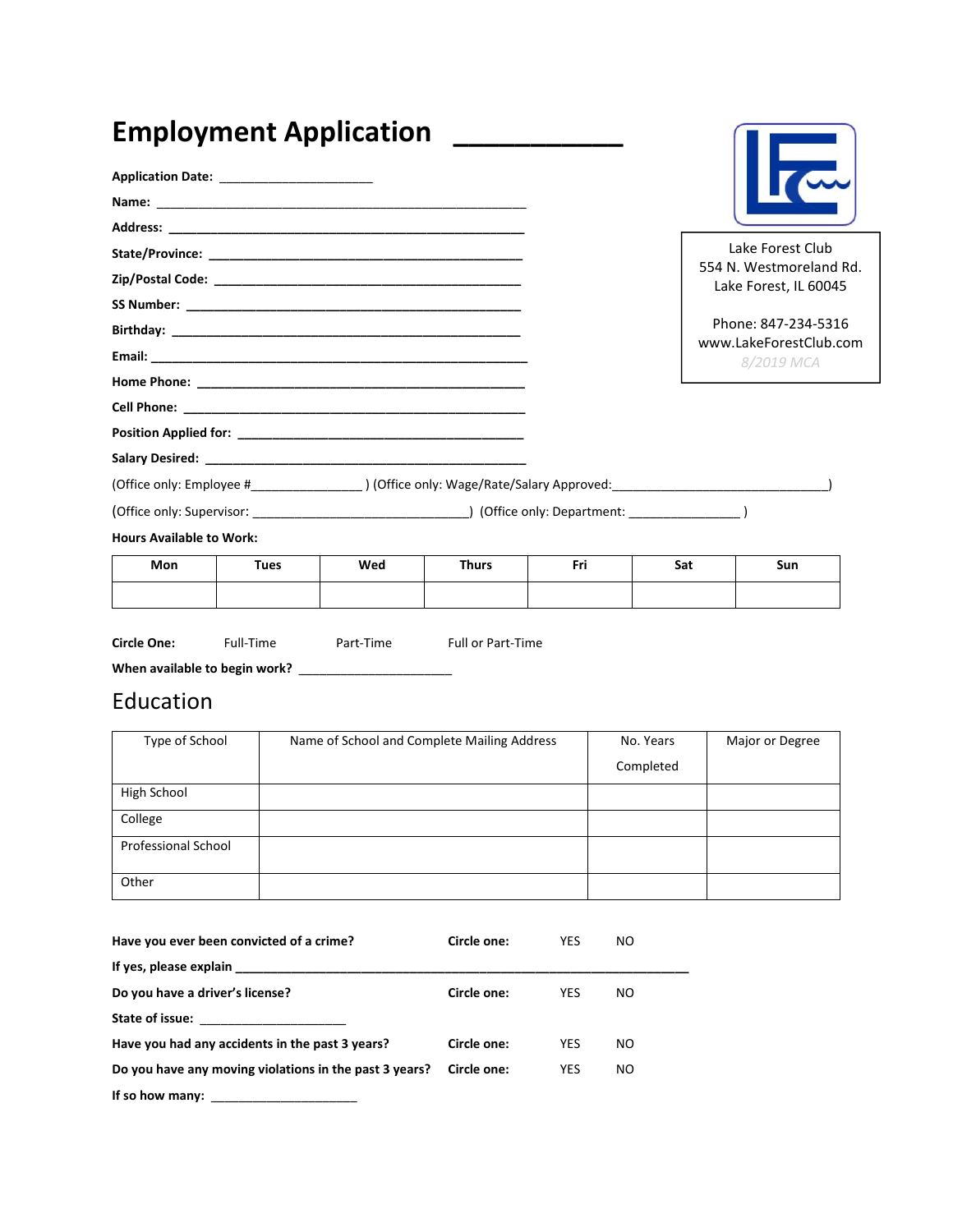## Previous Employment

| <b>Reason for Leaving:</b> The state of the state of the state of the state of the state of the state of the state of the state of the state of the state of the state of the state of the state of the state of the state of the s<br>List the jobs you held, duties and skills performed, and any advancements or promotions while working:<br>May we contact your employer: Circle one<br><b>YES</b><br>NO.<br>2. |  |  |  |  |
|----------------------------------------------------------------------------------------------------------------------------------------------------------------------------------------------------------------------------------------------------------------------------------------------------------------------------------------------------------------------------------------------------------------------|--|--|--|--|
|                                                                                                                                                                                                                                                                                                                                                                                                                      |  |  |  |  |
|                                                                                                                                                                                                                                                                                                                                                                                                                      |  |  |  |  |
|                                                                                                                                                                                                                                                                                                                                                                                                                      |  |  |  |  |
|                                                                                                                                                                                                                                                                                                                                                                                                                      |  |  |  |  |
|                                                                                                                                                                                                                                                                                                                                                                                                                      |  |  |  |  |
|                                                                                                                                                                                                                                                                                                                                                                                                                      |  |  |  |  |
|                                                                                                                                                                                                                                                                                                                                                                                                                      |  |  |  |  |
|                                                                                                                                                                                                                                                                                                                                                                                                                      |  |  |  |  |
|                                                                                                                                                                                                                                                                                                                                                                                                                      |  |  |  |  |
|                                                                                                                                                                                                                                                                                                                                                                                                                      |  |  |  |  |
|                                                                                                                                                                                                                                                                                                                                                                                                                      |  |  |  |  |
|                                                                                                                                                                                                                                                                                                                                                                                                                      |  |  |  |  |
|                                                                                                                                                                                                                                                                                                                                                                                                                      |  |  |  |  |
|                                                                                                                                                                                                                                                                                                                                                                                                                      |  |  |  |  |
|                                                                                                                                                                                                                                                                                                                                                                                                                      |  |  |  |  |
|                                                                                                                                                                                                                                                                                                                                                                                                                      |  |  |  |  |
|                                                                                                                                                                                                                                                                                                                                                                                                                      |  |  |  |  |
|                                                                                                                                                                                                                                                                                                                                                                                                                      |  |  |  |  |
|                                                                                                                                                                                                                                                                                                                                                                                                                      |  |  |  |  |
|                                                                                                                                                                                                                                                                                                                                                                                                                      |  |  |  |  |
|                                                                                                                                                                                                                                                                                                                                                                                                                      |  |  |  |  |
|                                                                                                                                                                                                                                                                                                                                                                                                                      |  |  |  |  |
|                                                                                                                                                                                                                                                                                                                                                                                                                      |  |  |  |  |
|                                                                                                                                                                                                                                                                                                                                                                                                                      |  |  |  |  |
| Reason for Leaving: the contract of the contract of the contract of the contract of the contract of the contract of the contract of the contract of the contract of the contract of the contract of the contract of the contra                                                                                                                                                                                       |  |  |  |  |
| List the jobs you held, duties and skills performed, and any advancements or promotions while working:                                                                                                                                                                                                                                                                                                               |  |  |  |  |
|                                                                                                                                                                                                                                                                                                                                                                                                                      |  |  |  |  |
|                                                                                                                                                                                                                                                                                                                                                                                                                      |  |  |  |  |

May we contact your employer: Circle one YES NO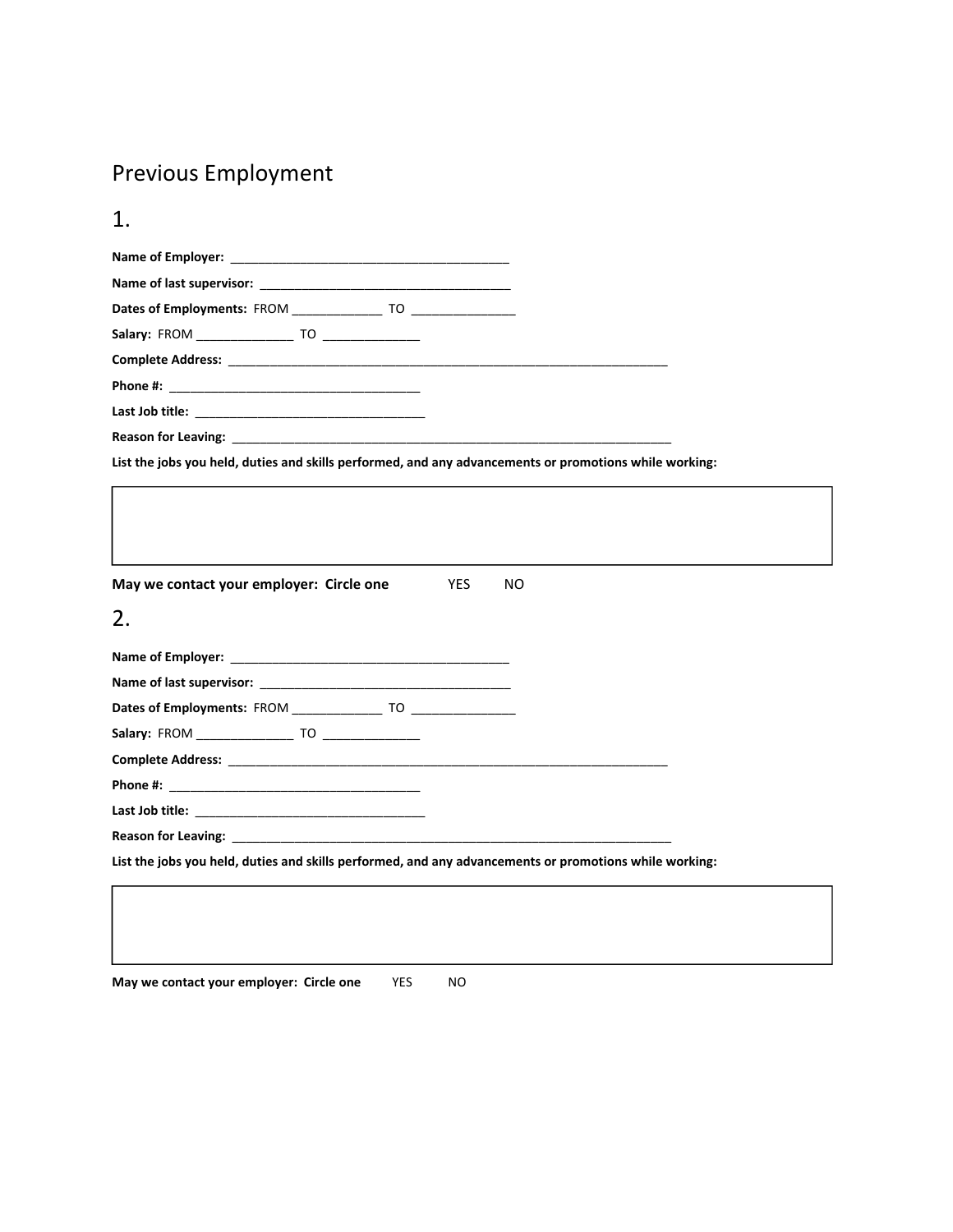## 3.

| List the jobs you held, duties and skills performed, and any advancements or promotions while working:                                                                                                                        |            |            |             |  |  |  |
|-------------------------------------------------------------------------------------------------------------------------------------------------------------------------------------------------------------------------------|------------|------------|-------------|--|--|--|
|                                                                                                                                                                                                                               |            |            |             |  |  |  |
|                                                                                                                                                                                                                               |            |            |             |  |  |  |
|                                                                                                                                                                                                                               |            |            |             |  |  |  |
|                                                                                                                                                                                                                               |            |            |             |  |  |  |
|                                                                                                                                                                                                                               |            |            |             |  |  |  |
|                                                                                                                                                                                                                               |            |            |             |  |  |  |
| May we contact your employer: Circle one                                                                                                                                                                                      | <b>YES</b> | NO.        |             |  |  |  |
|                                                                                                                                                                                                                               |            |            |             |  |  |  |
|                                                                                                                                                                                                                               |            |            |             |  |  |  |
| <b>Typing:</b> Typing:                                                                                                                                                                                                        |            |            |             |  |  |  |
|                                                                                                                                                                                                                               |            |            |             |  |  |  |
| <b>Circle One</b><br>Computer:                                                                                                                                                                                                | <b>PC</b>  | <b>MAC</b> | <b>BOTH</b> |  |  |  |
|                                                                                                                                                                                                                               |            |            |             |  |  |  |
| Applications: the contract of the contract of the contract of the contract of the contract of the contract of the contract of the contract of the contract of the contract of the contract of the contract of the contract of |            |            |             |  |  |  |
|                                                                                                                                                                                                                               |            |            |             |  |  |  |
| <b>Other Skills:</b>                                                                                                                                                                                                          |            |            |             |  |  |  |
|                                                                                                                                                                                                                               |            |            |             |  |  |  |
|                                                                                                                                                                                                                               |            |            |             |  |  |  |
|                                                                                                                                                                                                                               |            |            |             |  |  |  |
|                                                                                                                                                                                                                               |            |            |             |  |  |  |

## Please list 2 references other than relatives and previous employers:

|           | <b>One</b> | Two |
|-----------|------------|-----|
| Name      |            |     |
| Position  |            |     |
| Company   |            |     |
| Telephone |            |     |